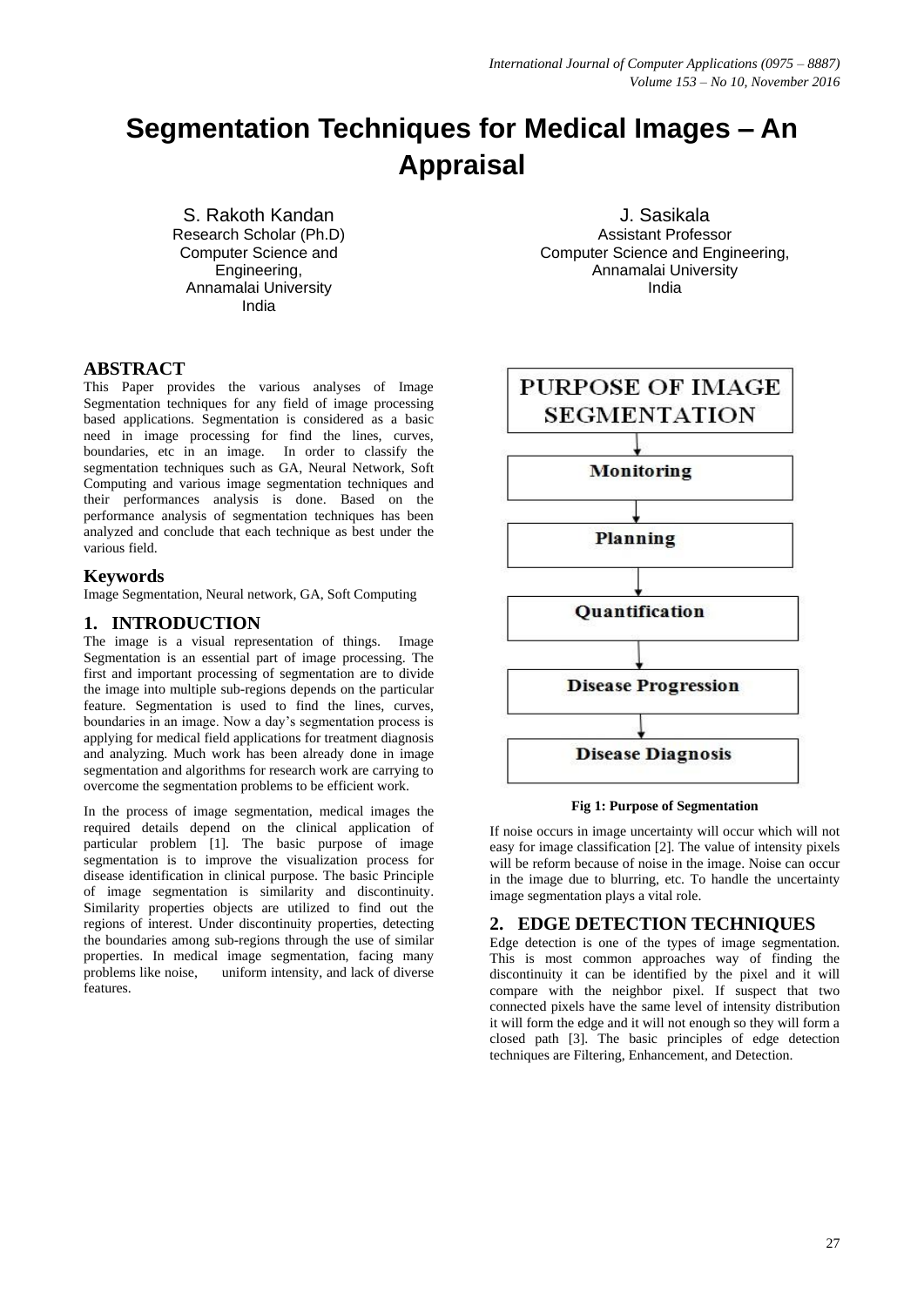

**Figure 1: Type of Edges (a) Step Edge (b) Ramp Edge (c) Line Edge (d) Roof Edge**

# **2.1 Robert Edge Detection**

This operator is very simple and quick to compute, 2-D spatial gradient measurement on an image. The input to this operator is a grayscale image, the output of this operator performance complete magnitude of the image.



**Gy**

The calculation of the gradient magnitude is as follows

$$
|G|=|Gx|+|Gy|
$$

#### **2.2 Prewitt Edge Detection**

This operator is treated as a relevant way to calculate the magnitude and orientation of an image. Magnitude will be in X and Y directions this operator consists pair of 3 x 3 convolution kernel and it is limited to 8 possible orientations.

| $-1$ | 0 | $+1$ |
|------|---|------|
| -1   | 0 | $+1$ |
| ä,   | N | $+1$ |

 $|G| = max (|Gi|: i=1 to n)$ 

Here,

Gi -The response of the kernel i at the appropriate pixel position

n -The number of convolution kernels.

# **2.3 Sobel Edge Detection**

This operator locates the edges containing highest gradient. It consists pair of 3 x 3 convolution. Single kernel easily other rotated by 90°.

| $-1$     | 0        | $+1$     |  |
|----------|----------|----------|--|
| $-2$     | $\bf o$  | $+2$     |  |
| $-1$     | 0        | $+1$     |  |
| $+1$     | $+2$     | $+1$     |  |
| $\Omega$ | $\bf{0}$ | $\bf{0}$ |  |
| -1       | $-2$     |          |  |

Approximate magnitude is computed by

#### **|G|= |Gx| + |Gy|**

**Sobel Edge Detection Method – Steps** 

**Input:** A Sample Image

**Output: Detected Edges.** 

**Step 1:** Obtain the input image.

**Step 2**: The mask Gx, Gy is applied to the input image.

**Step 3**: The Sobel edge detection algorithm is applied.

**Step 4:** Gradient magnitude is calculated.

**Step 5:** Approximate magnitude is computed to obtain the result.

**Step 6:** The angle of the gradient vector is the output edges.

**Table 1. Comparison Image Segmentation Operators**

| <b>Operators</b> | <b>Comparative Study</b>                                                                                    | Parameter | Advantages                                                      | <b>Disadvantages</b>                                                                                                          |
|------------------|-------------------------------------------------------------------------------------------------------------|-----------|-----------------------------------------------------------------|-------------------------------------------------------------------------------------------------------------------------------|
| 1. Sobel         | It produces thin edges.<br>It does not offer<br>detailed information.                                       | Threshold | It is simple. Better<br>approximation to<br>gradient magnitude. | Sensitivity to Noise.<br>Not accurate in<br>locating edges.<br>Accuracy descends<br>when magnitude of the<br>edges decreases. |
| 2. Prewitt       | More sensitive to<br>horizontal and vertical<br>edges.                                                      | Threshold | Detection of edges and<br>their orientations are<br>high.       | Inaccurate. Size of the<br>coefficient and kemel<br>filter is fixed and<br>cannot be changedto a<br>given image.              |
| 3 Roberts        | Works with binary<br>images only. Does not<br>detect edges when a<br>minimal change in<br>grav scale value. | Threshold | It is simple and fast.<br>Detects thicker edges.                | Localization is not<br>good. Weak response<br>to genuine edge.                                                                |

# **3. MODALITIES OF MEDICAL IMAGE SEGMENTATION**

The segmentation process is applied to many medical filed for disease identification. MRI brain images in this images high SNR it requires segmentation to find out the ROI. The main motives for segmenting these images are extracting the brain volume [4]. Medical applications differ based on disease, the Computed tomography images main motive for analyzing this images for liver problems, heart, abdominal, stomach. Contrast is not so good compare with previous image [5].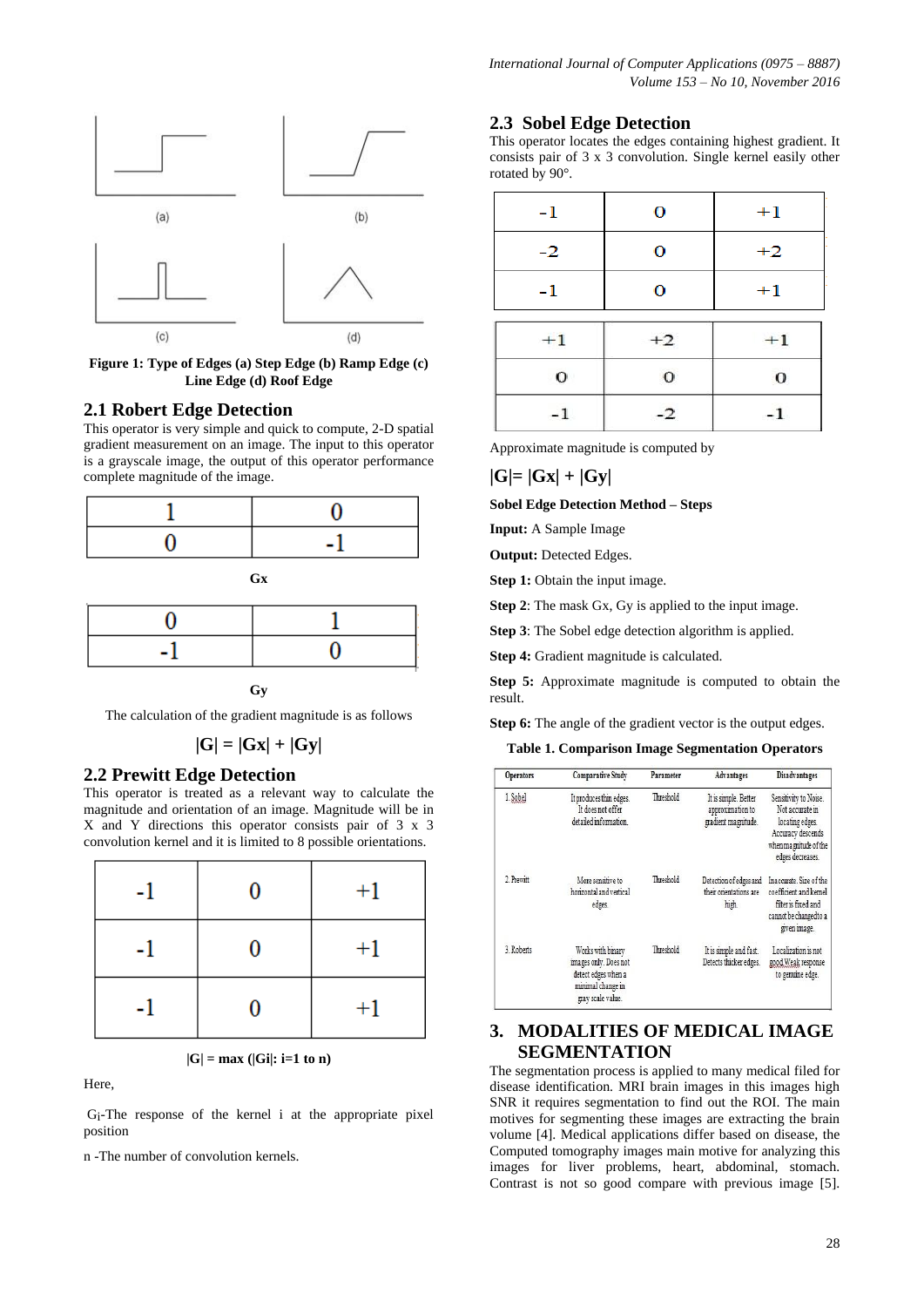Ultrasound images are normally taken with a high rate of imperfection radiation is passed through the tissue so manual segmentation is done for this type of images [6]. Detection of the tumor is another important issue for physicians some algorithms are used for this type of images for detecting the tumor [7].



**Figure 3: Types of Medical Image Modalities**

#### **4. THRESHOLDING SEGMENTATION**

It is one of the simple methods for segmentation. Creating the binary images using grayscale images. It is further divided into three categories Local, Global, Merge. Local techniques fully depend on the pixels and neighborhoods. Global techniques are using the image histogram along with global texture properties [8]. Color images can segment using this method separate threshold should be set for all RGB components and need to combine all. Mostly HSV and HSL color models are using.

#### **4.1 Region Growing**

In this process, an ROI selection of initial seed points is the first work and adding the neighbor pixels to that particular region but it depends on the membership such as color. At first seed regions are identified based on a calculation of RGB components. First, seed point should have the minimum RGB component value four connected neighbors are used to grow the seed point [9]. The main application is to detect the tumor disease diagnosis it cannot utilize on its own some additional operations are required for region growing. A new method for detection of brain abnormalities is proposed on [10]. This technique can be applied based on the mean and Max-Min strategies [11]. The image should be dividing into uniform blocks first, then region growing should test for each block and add with adjacent blocks.

#### **4.2 Region Splitting and Merging**

Split and merge technique is the opposite of the region growing. This technique works on the whole image. Region splitting is a top-down approach. It begins with a whole image and divides it up such that the segregated parts are more homogenous than the whole. Splitting alone is insufficient for reasonable segmentation as it severely limits the shapes of segments. Hence, a merging phase after the splitting is always desirable, which is termed as the split-and-merge algorithm. Any region can be split into sub-regions, and the appropriate regions can be merged into a region. Rather than choosing seed points, the user can divide an image into a set of arbitrary unconnected regions and then merge the regions in an attempt to satisfy the conditions of reasonable image segmentation [12]. Region splitting and merging is usually implemented with a theory based on quadtree data.

#### **4.3 Region splitting Method**

1. Let R represent the entire image. Select a predicate P.

2. Split or subdivide the image successively into smaller and smaller quadrant regions.

The splitting technique has a convenient representation in the form of a structure called a quadtree. In a quadtree, the root of the tree corresponds to the entire image and each node corresponds to the subdivision.

## **4.4 Region Merging Method**

Merge any adjacent regions that are similar enough. The procedure for split and merge is given.

- 1. Start with the whole image.
- 2. If the variance is too large, break it into quadrants.
- 3. Merge any adjacent regions that are similar enough.

4. Repeat step (2) and (3) iteratively until no more splitting or merging occurs.

This technique requires the input data to be organized into a pyramidal grid structure of regions, with each region organized in groups of four in the case of 2D, and of eight in the case of 3D.

# **5. SOFT COMPUTING TECHNIQUES**

In medical image segmentation, automatic diagnosis of disease identification plays a vital role [13]. Soft computing techniques have many applications are use for segmentation. These are Fuzzy Based Approach, Genetic Algorithm, and Neural Networks.

#### **5.1 Fuzzy Based Approach**

There are many research possibilities is going on for an increase this type based edge detection techniques by defining the membership function representing the degree of edge in each neighbor [14]. These approaches consider as a true fuzzy approach if this concept used for additional change the membership values.



**Figure 2: Fuzzy Sets for Homogeneity Inference**

#### **5.2 Genetic Algorithm Approach**

The genetic algorithm includes three major processes: Selection, Crossover, and Mutation. The selection checks out each individual and keep only the fittest ones in the population [15]. According to small probability, some less fit could be select others are removed from the population. Crossover combines the two individuals to include new ones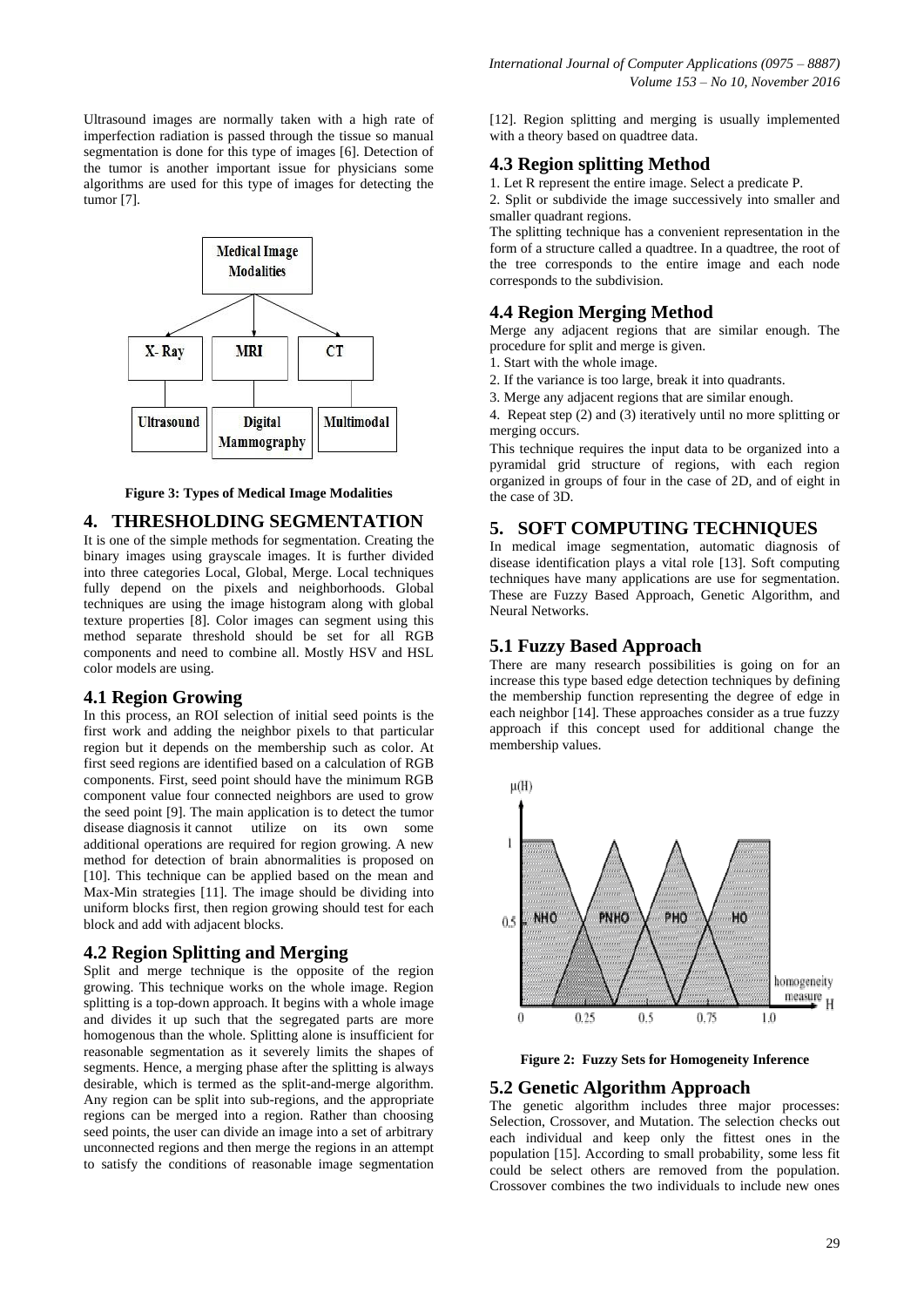which will be better. Mutation operator causes for small changes in chromosome units for maintaining the population diversified during the optimization process. GAs are most extensive and details work for image segmentation the important reason for approach this technique is to deal with huge, complex search spaces somewhere only minimum amount of knowledge available about the objective function [16].

# **5.3 A simple GA consists of five steps**

- 1. Start with a randomly generated population of N chromosomes, where N is the size of population, l – length of chromosome x.
- 2. Calculate the fitness value of function  $\varphi(x)$  of each chromosome x in the population.
- 3. Repeat until N offspring are created: a. a. probabilistically select a pair of chromosomes from the current population using the value of fitness function.

b. Produce an offspring yi using crossover and mutation operators, where  $i = 1, 2... N$ .

4. Replace current population with newly created one.



**Figure 3: Flow Chart for Genetic Algorithm**

#### **5.4 Neural Network Approach**

Neural Network is formed by several elements that are connected by various links with variable weights [17]. For pattern recognition techniques ANN is widely applied for medical image segmentation. Neural Network based on simulation of life, in particular, the human brain's learning process, constitutes a huge number of parallel nodes. All nodes can execute some basic computing technique. The neural network can also reduce the requirements of expert intervention during the image segmentation process. This problem is prevalent in many age segmentation methods. Firstly, the image segmentation problem is converted into energy minimization or classification issues and so no. Then the issues are solved based on the neural network in this

method. The neural network was trained with training sample set in order to determine the connection and weights between the nodes. Then the new images were segmented with trained neural network. Neural network segmentation method includes two important steps: feature extraction and image segmentation based on neural network.

# **6. CONCLUSION**

In this paper brief idea of various image segmentation methods applied for medical image processing has been reviewed including medical image segmentation. Soft computing techniques namely, fuzzy based approach, Genetic Algorithm based approach, and Neural Network based approaches are applied in real-time medical images for segmentation purpose. In future, this paper may be taken as small guidance to the person interest to work in medical image segmentation environment and computer aided diagnosis disease identification. This can be extended to the classification, feature extraction concepts for disease identification in a medical environment.

#### **7. ACKNOWLEDGMENTS**

The authors gratefully acknowledge the authorities of Annamalai University for the facilities offered to carry out this work.

#### **8. REFERENCES**

- [1] Zuva T, Oludayo OO, Ojo SO, Ngwira SM. Image segmentation, available techniques, developments, and open issues. Canadian Journal on Image Processing and Computer Vision 2011; 2(3): 2009.
- [2] Al-amri SS, Kalyankar NV, Khamitkar SD. A Comparative Study of Removal Noise from Remote Sensing Image, International Journal of Computer Science Issues (IJCSI) 2010; 7(1)
- [3] Li BN, Chui CK, Chang S, Ong SH. Integrating spatial fuzzy clustering with level set methods for automated medical image segmentation, Computers in Biology and Medicine. 2011; 41(1): 1-10.
- [4] Masood S, Sharif M, Yasmin M, Raza M, Mohsin S. Brain Image Compression: A Brief Survey, Research Journal of Applied Sciences. 2013; 5
- [5] Xiao-juan C, Dan L, editors. Medical image segmentation based on threshold SVM. Biomedical Engineering and Computer Science (ICBECS), 2010 International Conference on; 2010: IEEE.
- [6] Aja-Fernandez S, Vegas-Sanchez-Ferrero G, Fernandez M, editors. Soft thresholding for medical image segmentation, Engineering in Medicine and Biology Society (EMBC), 2010 Annual International Conference of the IEEE; 2010: IEEE.
- [7] Shahzad A, Sharif M, Raza M, Hussain K. Enhanced watershed image processing segmentation, Journal of Information & Communication Technology.2008; 2(1)01-9.
- [8] Kenneth R. Castelman, "Digital image processing", Tsinghua Univ Press, 2003.
- [9] Haider W, Sharif M, Raza M. Achieving accuracy in early stage tumor identification systems based on image segmentation and 3D structure analysis. Computer Engineering and Intelligent Systems 2011; 2(6): 96-102.